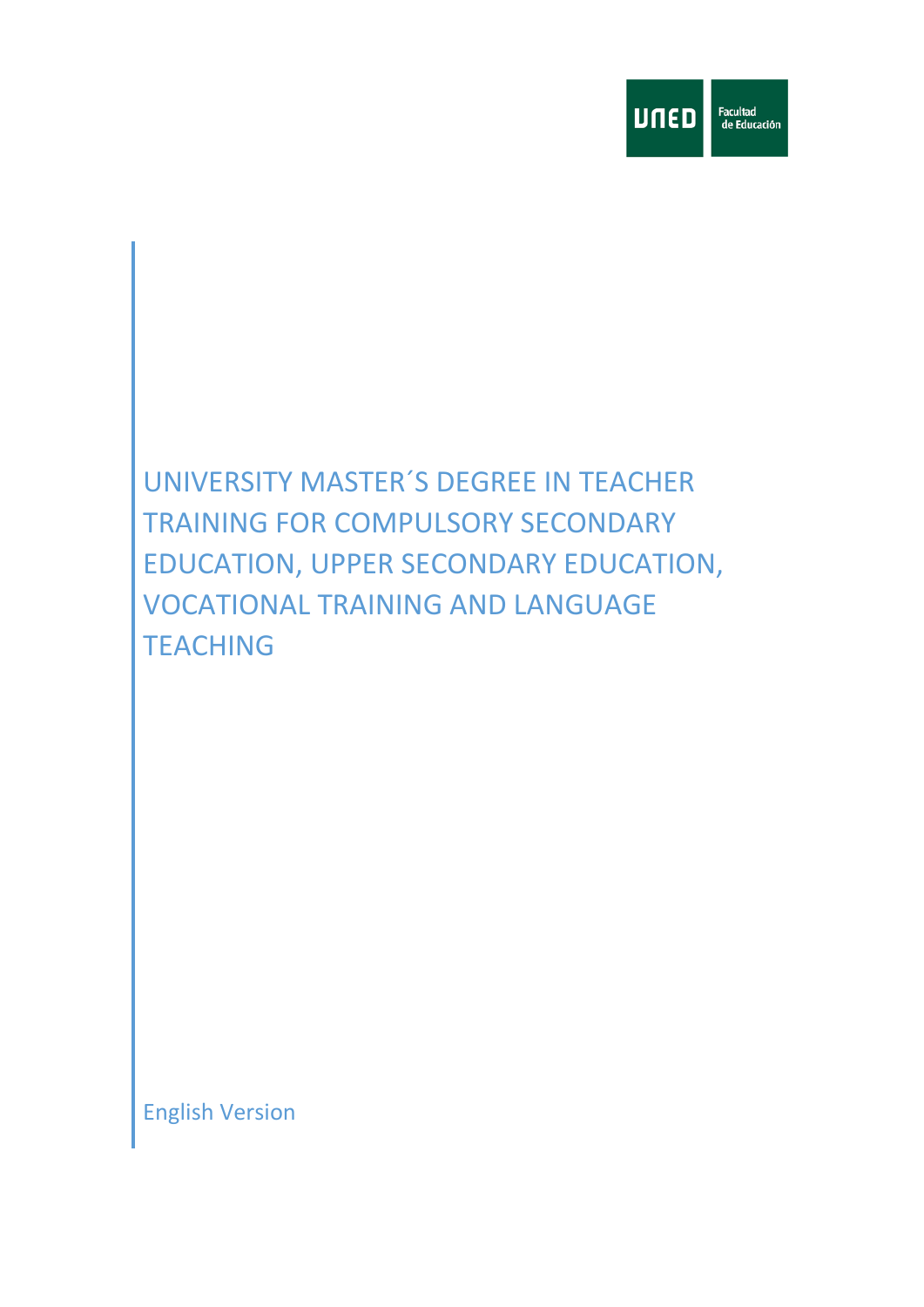

## **University Master´s Degree in Teacher Training for Compulsory Secondary Education, Upper Secondary Education, Vocational Training and Language Teaching**

#### **INFORMATION IDENTIFYING THE QUALIFICATION**

Name and status of awarding institution

Universidad Nacional de Educación a Distancia.

Public university.

#### Name of qualification and title conferred in original language

Máster Universitario en Formación del Profesorado de Educación Secundaria Obligatoria y Bachillerato, Formación Profesional y Enseñanzas de Idiomas por la Universidad Nacional de Educación a Distancia.

Status

National validity.

Approved by Accord of the Council of Ministers on July 1st, 2011.

Main field(s) of study for the qualification

The study is included in the field of Social Sciences and Law.

Language(s) of instruction/examination

The degree is taught in Spanish.

#### **INFORMATION ON THE LEVEL OF THE QUALIFICATION**

#### Level of qualification

Level 3 (Master) in the Spanish Framework of Higher Education (MECES) is equivalent to level 7 of European Qualification Framework (EQF).

Official length of programme

The official length of programme is 60 ECTS and 1 year full time.

Access requirements

Bachelor's Degree, Engineering.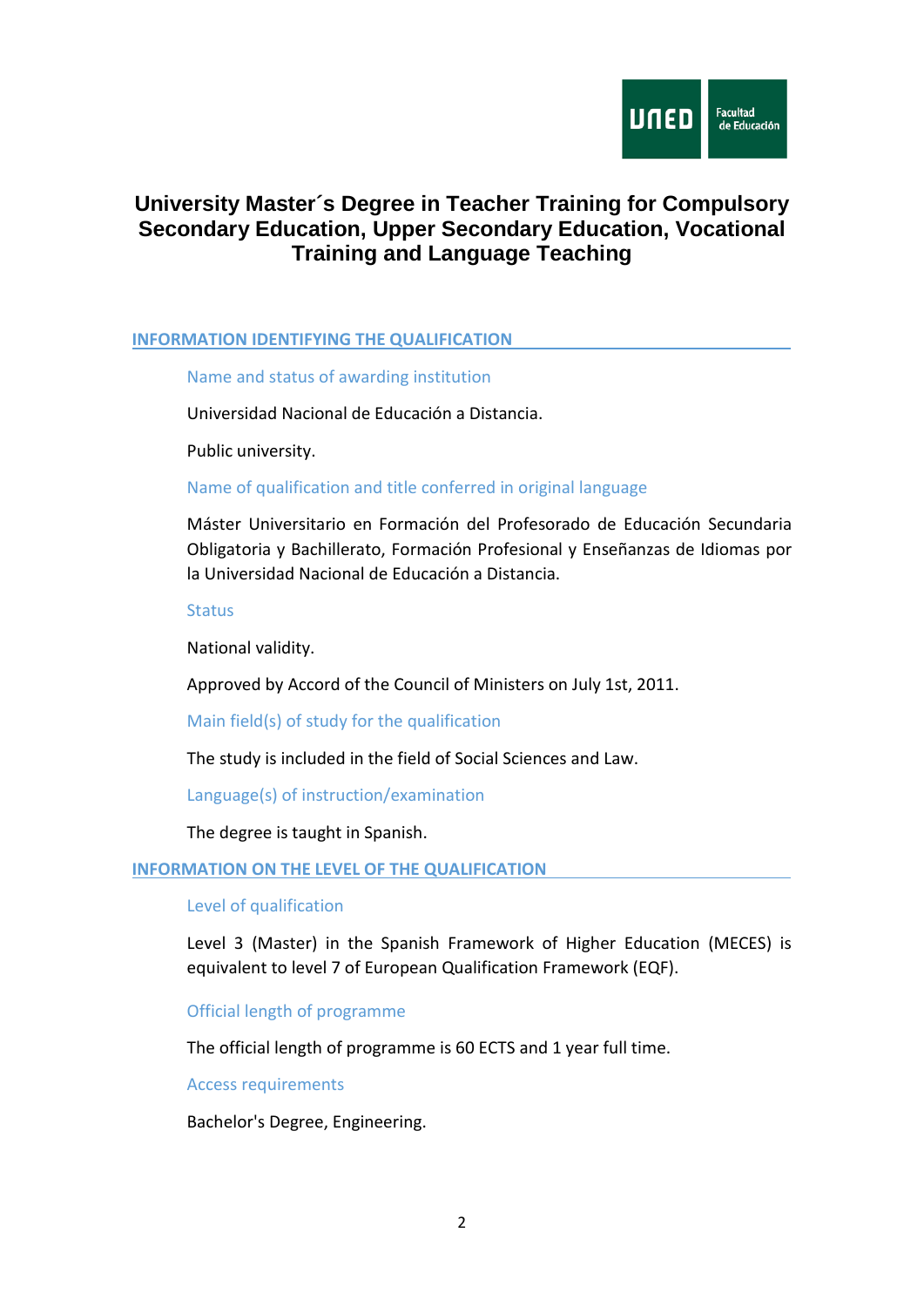

#### **INFORMATION ON THE CONTENTS**

#### Mode of study

e-learning to full time.

#### Programme requirements

The programme of studies is composed of 15 compulsory ECTS, 27 selective ECTS, 12 external practices and 6 Master's Dissertation ECTS.

#### Subjects

- Complements for Training in Economic
- Teaching to Teach Economic
- Diagnosis in Educational Guidance
- Guidance and Counselling in Teaching and Learning Processes
- Cognitive Instruction and Learning Strategies
- Inclusive Guidance: Attention to Educational Needs Associated with Socio-Cultural Factors and High Ability
- Inclusive Guidance: Attention to Educational Needs Associated with Learning Disability
- Professional Guidance
- Early Care: Diagnosis and Psycho-Educational Intervention
- Psycho Educational Intervention in Developmental Disorders
- Complements for Training in Business Economics
- Developmental Psichology and Learning
- Educational Processes and Contexts
- Society, Family and Education
- Francophone Civilization and Culture
- French for Professional Purposes
- Curriculum Design and Development
- Motivating and Learning in Classroom
- Foreign Language Didactics: French
- Psycholinguistic Analysis of Acquiring English as Second Language
- English Studies: Language, Literature and Culture
- Foreign Language Didactics: English
- Italian Studies: Language, Literature and Culture
- Studies of The Humanities in the Italian Secondary School
- Didactics of Italian
- Current Cores in History of Philosophy
- Current Issues in Philosophy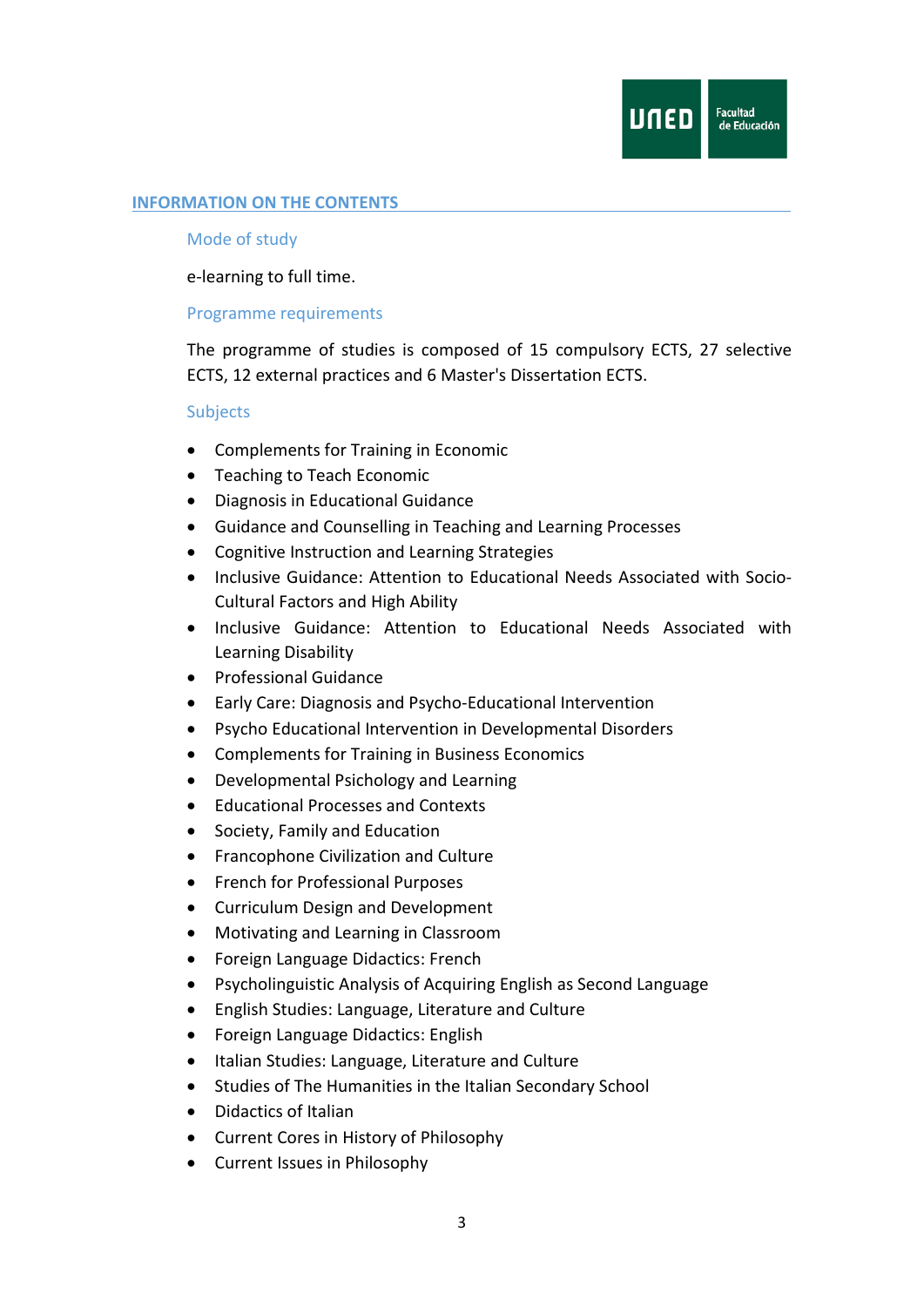

- Logic and Methodology of Science in Philosophy Teaching
- The Physics and Chemistry Influence on Contemporary World
- Historical Development of Physics and Chemistry
- Education in Physics and Chemistry
- Socio-Community Intervention: Foundations and Contexts
- Society, Work and Quality of Life
- Community Development and Social Intervention
- Complements for Training in Mathematics
- Computers Age Mathematics
- Mathematics in the Current Educational Paradigm
- Linguistic Diversity in the Spanish Language Classroom
- Keys of the Spanish Literature in the Classroom
- Digital Resources Update for Spanish Language and Literature
- Complements for Disciplinary Training in History and Art History
- Complements for Disciplinary Training in Geography
- Teaching and Learning Strategies in Geography, History and Art History
- Complements of Machines Technology and Maintenance
- Complements of Fluid Technology and Hydraulic
- Technologies of Machines and Fluids Didactics
- Training Complements in the Specialty of Latin: Applications and Textual Resources in Classical Culture (Rome)
- Developments in the Methodology of the Teaching of the Latin Language. Historical Perspective
- Teaching of Classical Languages: Latin and Greek
- Complements for Greek Language Training
- Complements of Practical Guidance in The Area of Cultural Contents
- Teaching Innovation and Introduction to Educational Research
- Innovation and Research in Educational Guidance
- Society and Labour Market
- Counselling and Careers Guidance
- Operating Systems and Computer Networks
- Programming Languages and Databases
- Teaching and Learning Computer Science
- Business Economics
- Inclusive Guidance in Relation to Learning Difficulties.
- Inclusive Guidance in Relation to Socio-Cultural Factors and High Ability.
- Psycho-Educational Intervention in Developmental Disorders
- Assessment in Educational Guidance
- Educational and Career Guidance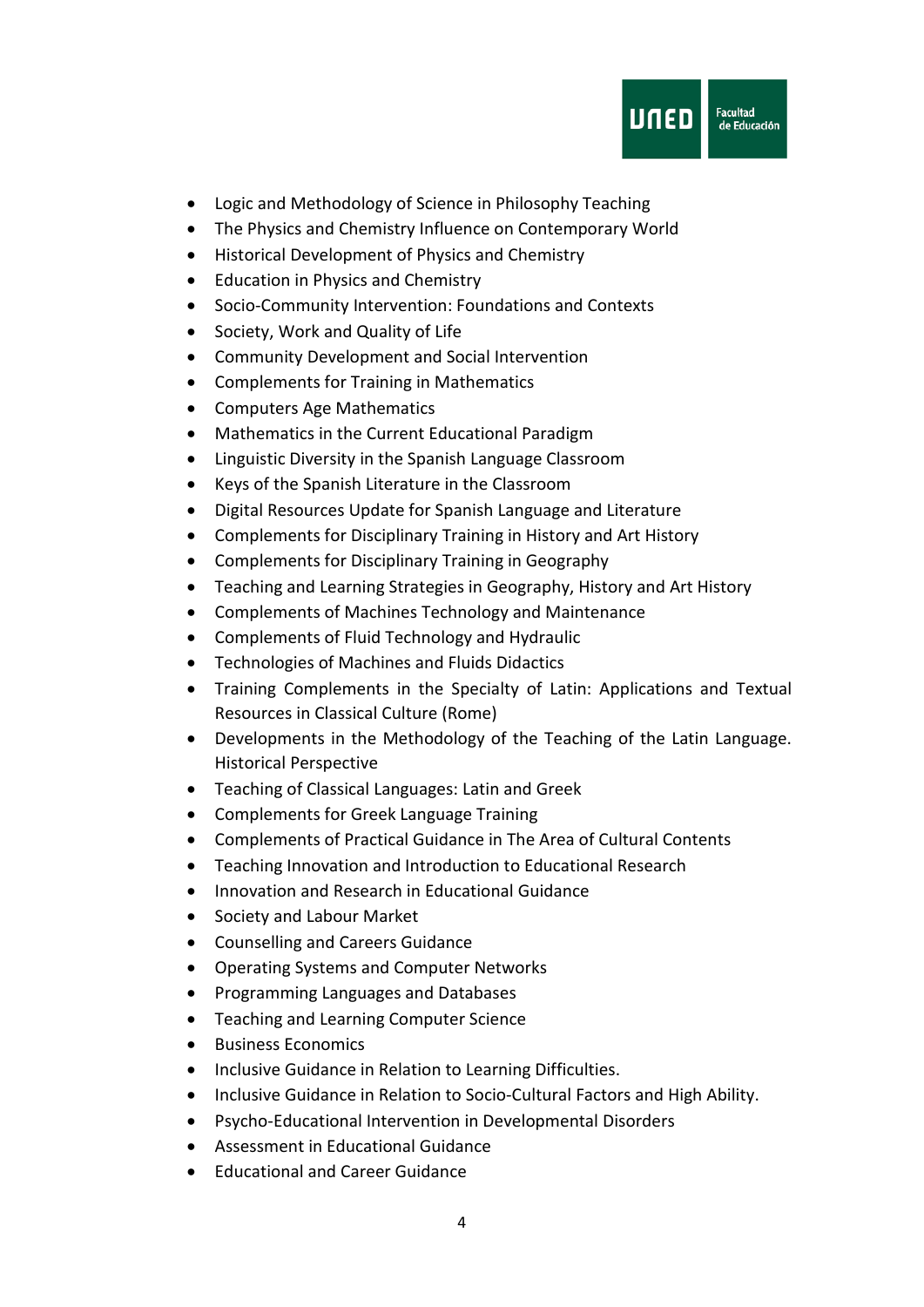

- Development, Learning and Education
- Educational Guidance Policy and Systems
- Innovation, Research and Change Management in Educational Guidance
- Guidance and Counselling in Teaching and Learning Processes
- Early Care and Family Guidance
- Programme Evaluation in Physical Education and Sport
- Teaching and Learning Processes in Physical Education and Sport
- Psychology and Youth Sport
- Practicum Master's Degree in Teacher Training for Secondary Education. Specialty in Educational Guidance
- Practicum I. Contextualization
- Practicum II of the Master in Teacher Training for Secondary Education
- Practicum II of the Master in Teacher Training for Secondary Education. Specialty of Educational Guidance
- Master's Thesis in Teacher Training for Secondary Education. Specialty of Educational Guidance
- Master's Thesis in Teacher Training for Secondary Education. Specialty of Economic and Business Administration
- Master's Thesis in Teacher Training for Secondary Education. Specialty of Mathematics
- Master's Thesis in Teacher Training for Secondary Education. Specialty of Physical Education
- Master's Thesis in Teacher Training for Secondary Education. Specialty in Educational Guidance
- Master's Thesis in Teacher Training for Secondary Education. Specialty of Computer Science
- Master's Thesis in Teacher Training for Secondary Education. Specialty of Spanish Language and Literature
- Master's Thesis in Teacher Training for Secondary Education. Specialty of Socio-Community Intervention
- Master's Thesis in Teacher Training for Secondary Education. Specialty of Physics and Chemistry Education
- Master's Thesis in Teacher Training for Secondary Education. Specialty of Philosophy Master's Thesis (Aos: Philosophy)
- Master's Thesis in Teacher Training for Secondary Education. Specialty of Modern Languages: Italian
- Master's Thesis in Teacher Training for Secondary Education. Specialty of Modern Languages: English
- Master's Thesis in Teacher Training for Secondary Education. Specialty of Training and Careers Guidance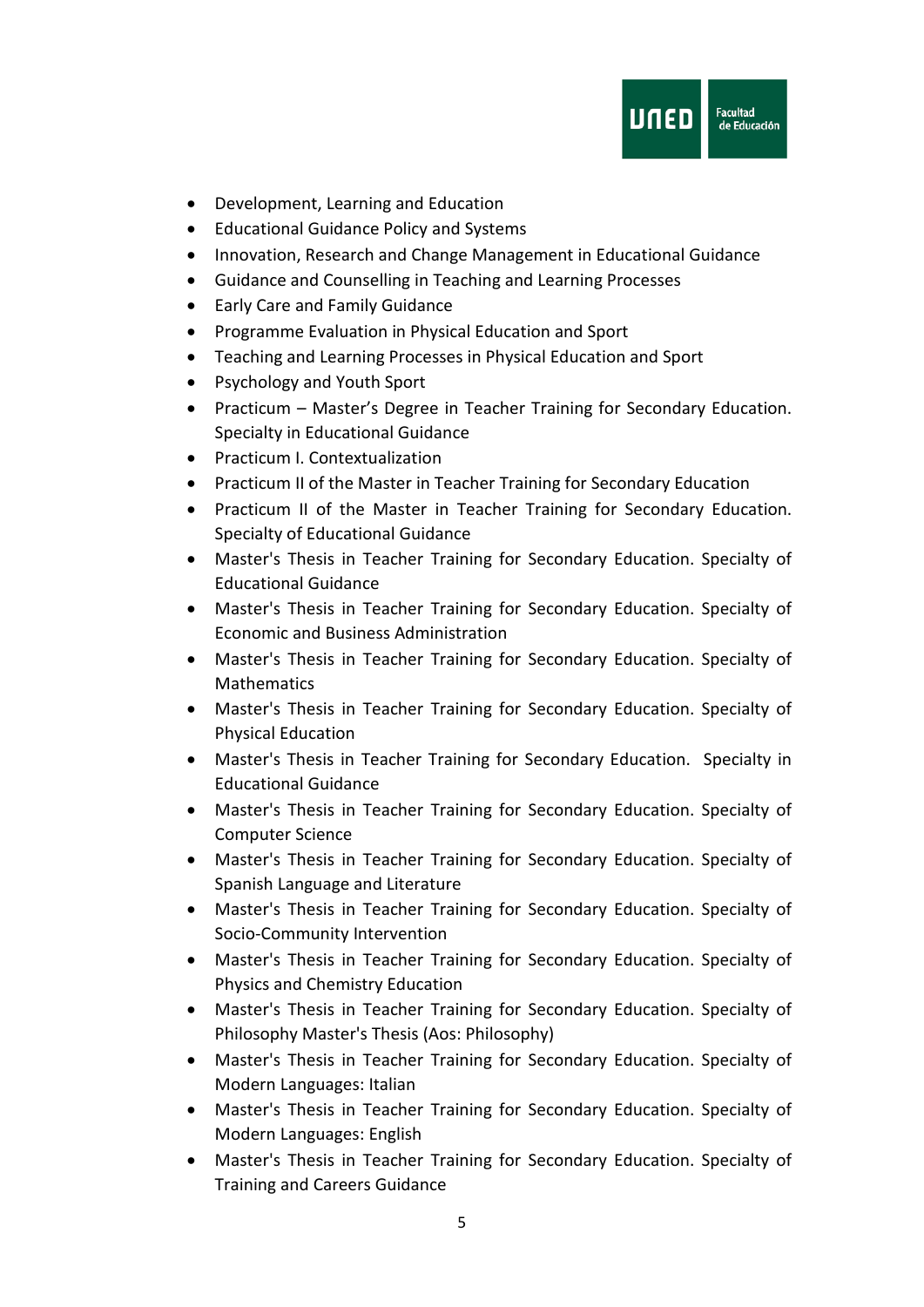

- Master's Thesis in Teacher Training for Secondary Education. Specialty of Greek
- Master's Thesis in Teacher Training for Secondary Education. Specialty of Latin
- Master's Thesis in Teacher Training for Secondary Education. Specialty of Technology of Machines, Fluids and Maintenance
- Master's Thesis in Teacher Training for Secondary Education. Specialty of Geography and History
- Master's Thesis In Teacher Training For Secondary Education. Specialty Of Modern Languages: French

#### Grading scheme

In the Spanish university system, modules/courses are graded on a scale of 0 to 10 points with the following qualitative equivalence:

0-4.9: "suspenso"; 5-6.9: "aprobado"; 7-8.9: "notable"; 9-10: "sobresaliente". A special mention, "Matrícula de Honor" may be granted to up to 5% of the students in a group provided they have got a "sobresaliente". To pass a module/course it is necessary to get at least 5 points.

In cases of recognition of ECTS, professional experience, cultural or sports activities, or student representation no grading will be recorded but, where appropiate, the word "Apto".

#### **INFORMATION ON THE FUNCTION OF THE QUALIFICATION**

#### Access to further study

This qualification gives access to Doctoral studies, provided that the student has completed a minimum of 300 ECTS in the overall teachings of Bachelor and Master.

### Stated objectives associated with the qualification and professional status (if applicable)

This degree qualifies for the practice of the professions of Professor of Compulsory Secondary Education, Upper Secondary Education, Vocational Training and Language Teaching, regulated by the Order ECI / 3858/2007 of December 27, BOE of December 29, 2007. This degree enables: 1. To know the curriculum content for the subjects in one's specialization and the body of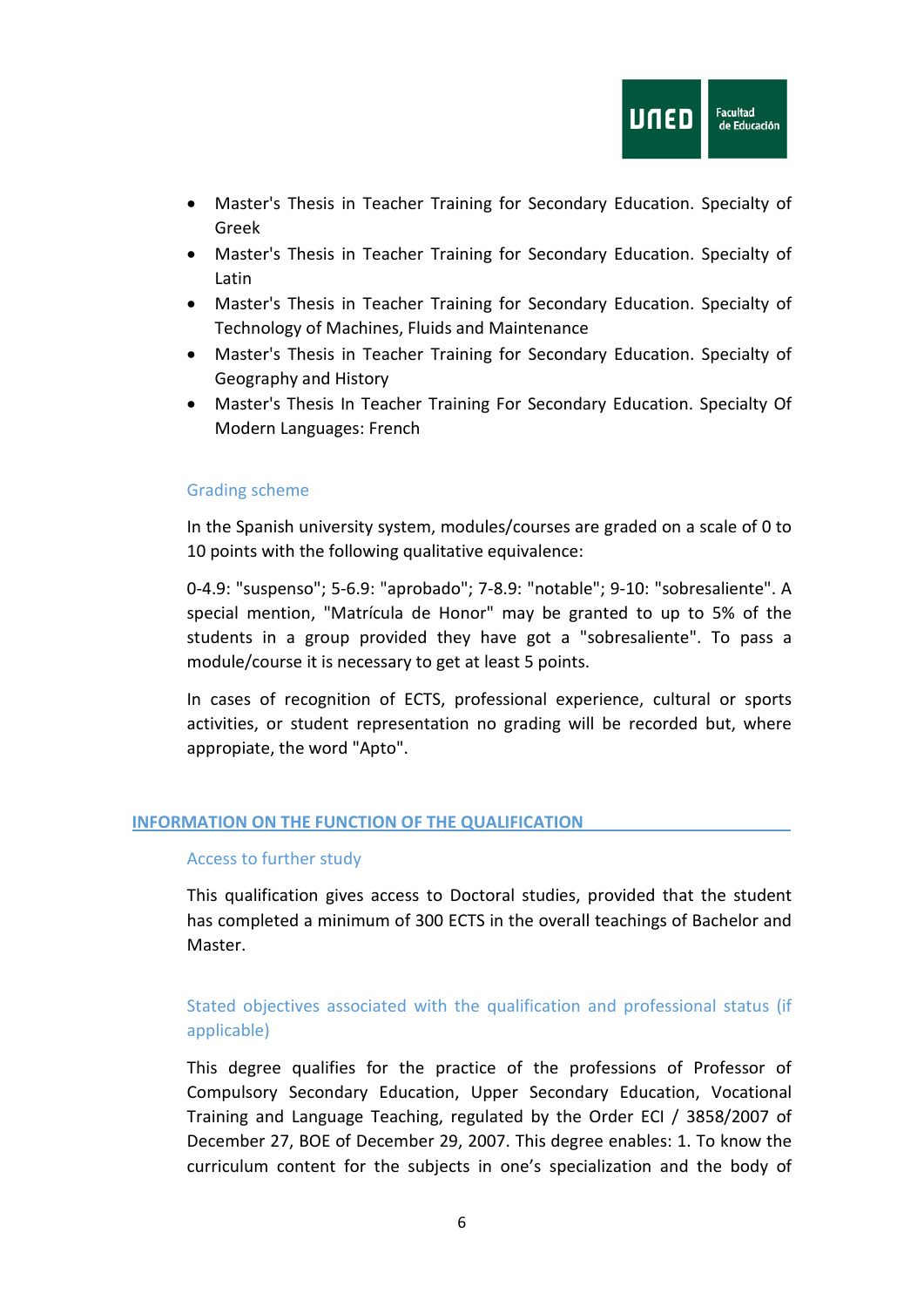

didactic knowledge concerning the respective teaching and learning processes. Vocational training teachers must also know the professions concerned. 2. To plan, carry out and evaluate the teaching and learning process, while strengthening educational processes that facilitate the acquisition of the competences inherent in the respective teachings, taking account of students' attainment level, prior education and orientation, both individually and in partnership with other teachers and professionals at the school. 3. To seek, obtain, process and communicate information (oral, printed, audiovisual, digital or multimedia), to transform information into knowledge and to apply information in teaching and learning processes in the subjects covered by one's specialization. 4. To specify the curriculum that is going to be introduced at a school, while participating in collective curriculum planning; to develop and apply both group and individual teaching methods that are adapted to student diversity. 5. To design and develop spaces where learning can take place, paying special attention to fairness, emotional education, values education, equal rights and opportunities for men and women, citizenship and respect for human rights, such as to facilitate life in society, decision making and the construction of a sustainable future. 6. To acquire strategies for stimulating student efforts and furthering students' ability to learn for themselves and with others and to develop thinking.

The main objective of the program is to provide the future teacher to acquire specialized training with a qualification for the exercise of teaching in Compulsory Secondary Education, Upper Secondary Education, Vocational Training and Language Teaching, accordance with the guidelines and requirements of the Order ECI / 3858/2007 of 27 December; and RD 1834/2008, of November 8th.

#### **ADDITIONAL INFORMATION**

[https://www.uned.es](https://www.uned.es/)